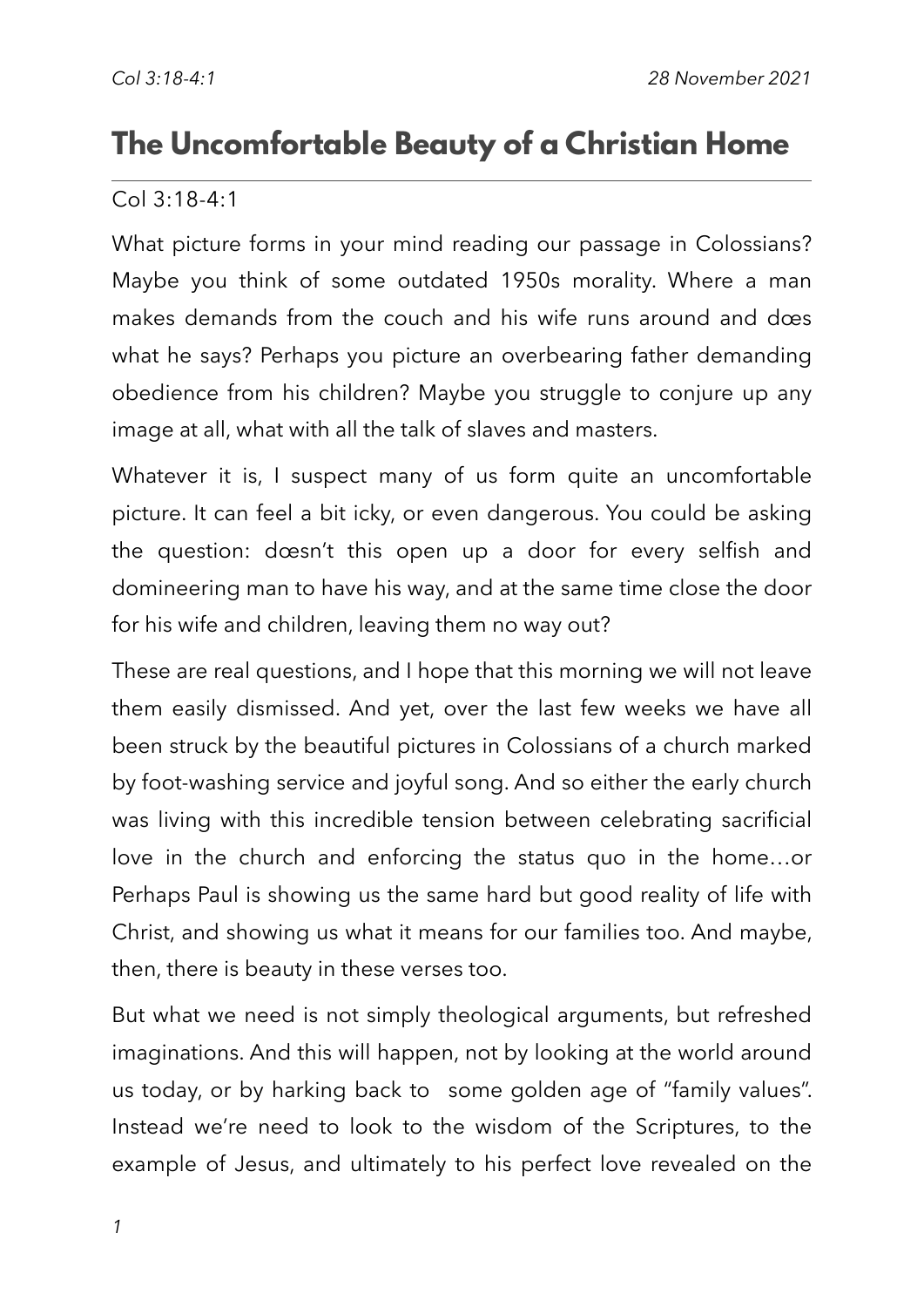cross. And it's my hope that God would give us the eyes to see that Paul paints for us in these verses a picture of a household ruled by Christ. And that may still be uncomfortable, but I hope we might also find it beautiful.

## **A Picture of Wives and Husbands**

So let's begin by considering Paul's instructions to wives and husbands. To wives he says,

*Submit yourselves to you husbands as is fitting in the Lord.*

To husbands he says,

*Love your wives and do not be harsh with them.*

And of course the elephant in the room is the word submit. One person said in a home group this week: that word submit has a lot to answer for. Deep down we might wish that it wasn't there.

But it is, and we need our imaginations refreshed by God's word to see what is really going on here. And so look at that passage printed in your outline from Song of Songs. Now Song of Songs is a strange book, but all you need to know for now is that it is a breathless and joyfilled song about the goodness of human marriage. This is what we read in chapter 2 of the Song, as the woman sings of her beloved:

*3 Like an apple tree among the trees of the forest is my beloved among the young men. I delight to sit in his shade, and his fruit is sweet to my taste. <sup>4</sup> Let him lead me to the banquet hall, and let his banner over me be love. <sup>5</sup> Strengthen me with raisins,*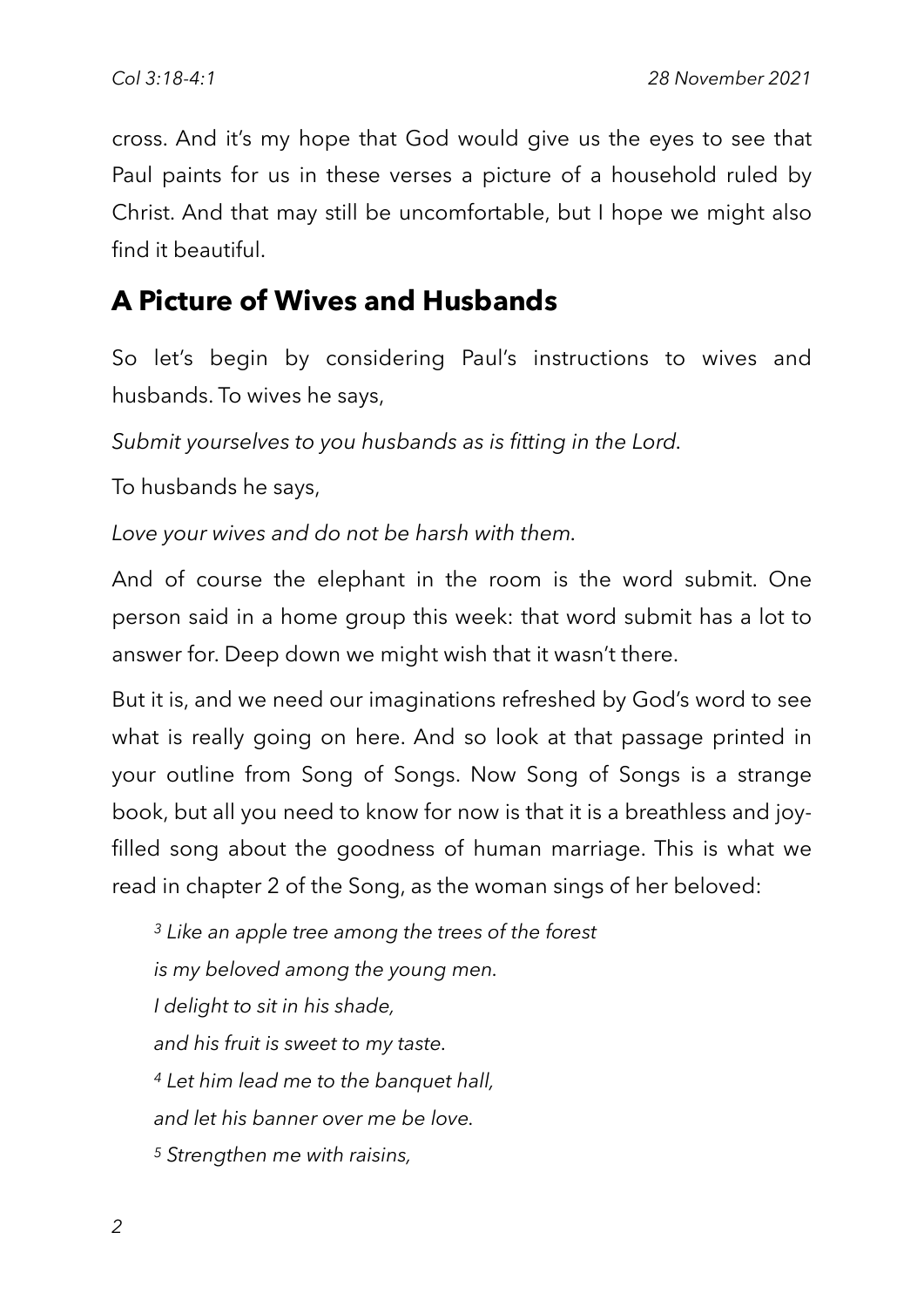*refresh me with apples, for I am faint with love. <sup>6</sup> His left arm is under my head, and his right arm embraces me. [and then down to verse 8] <sup>8</sup> Listen! My beloved! Look! Here he comes, leaping across the mountains, bounding over the hills. <sup>9</sup> My beloved is like a gazelle or a young stag. Look! There he stands behind our wall, gazing through the windows, peering through the lattice. <sup>10</sup> My beloved spoke and said to me, "Arise, my darling, my beautiful one, come with me."*

The biblical picture of marriage is not a dirge. It is an exuberant song! And so if we read Colossians as lifeless and oppressive we're doing it wrong. Like the woman who sings this song, the submission of a wife to her husband ought to be like the relief of finding shade on a hot day. Or the sweetness of fresh fruit from an apple tree. She rejoices to receive the protection and the provision, the safety and the security that her beloved offers her.

And, like her beloved, the husband is to lead his wife. But he leads her to a banquet. (Which I suppose means *he* is the one who arranges the food!) He has a God-given authority, but the banner he carries is one of love. He is not a raging bull, but a gentle gazelle. He doesn't burst in asserting his rights, rather he has a hushed reverence towards his wife.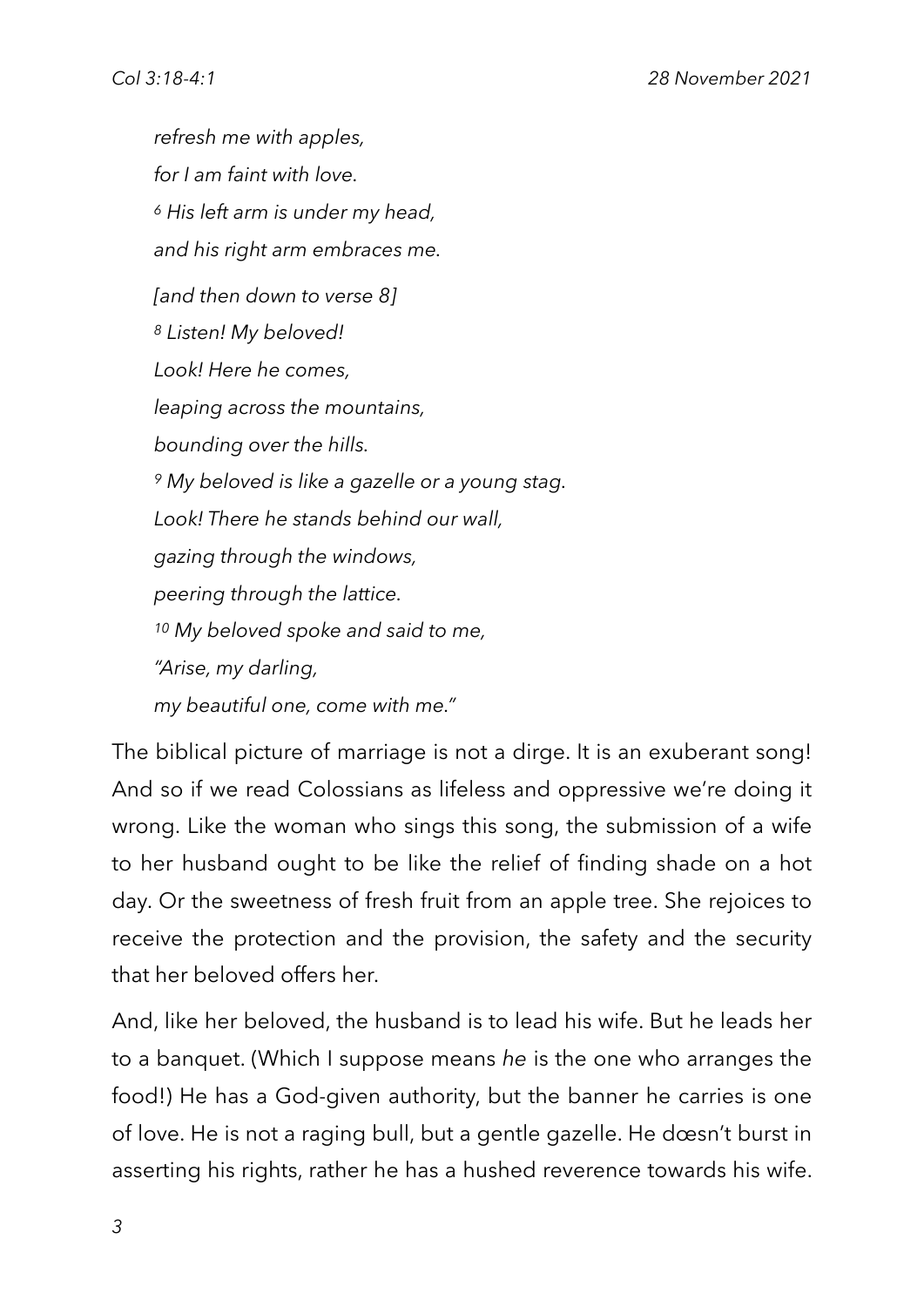And when he speaks to his wife, he does not command her but calls to her, that they might join in service together. His words are filled with encouragement and affection. Paul summarises all this in just a few words, he *loves his wife and is not harsh with her.*

And what's more this is a *royal* song. From the beginning of the Bible, husbands and wives are pictured as Kings and Queens. They are to move out into the world together, in service of the people around them. And here we see that husbands are to be priestly-kings, sharing God's blessing with his wife that together they may share that same blessing out in the church and in the world. God has given to husbands the responsibility of setting the tone of the marriage, so to speak. He is to ensure that the peace of Christ rules the home, just as it does the church. That the message of Christ would dwell richly in his family just like in the church. And that the name of Christ would be honoured in the household, just like in the church.

And by submitting to her husband, the wife honours and recognises the responsibility that God has given her husband, and humbly receives his service. Rather than dismissing him, or denying him, or always demanding more from him, like the woman in the Song, she expresses her delight for the way her husband loves her.

And so, as the theologian Russell Moore says, the picture here is not of a husband saying, "Woman, get me my chips." Nor is it a more sanctified version like "Blessed wife, please get my chips and then let's pray." It's not of the man standing over his wife, seeking to dominate her or making demands of her, and the wife just doing what he says. It's not a darwinian power struggle. And it's not even like a boardroom negotiation where the husband is family CEO who gets to have the final word. To borrow from C.S. Lewis, marriage is a dance, with the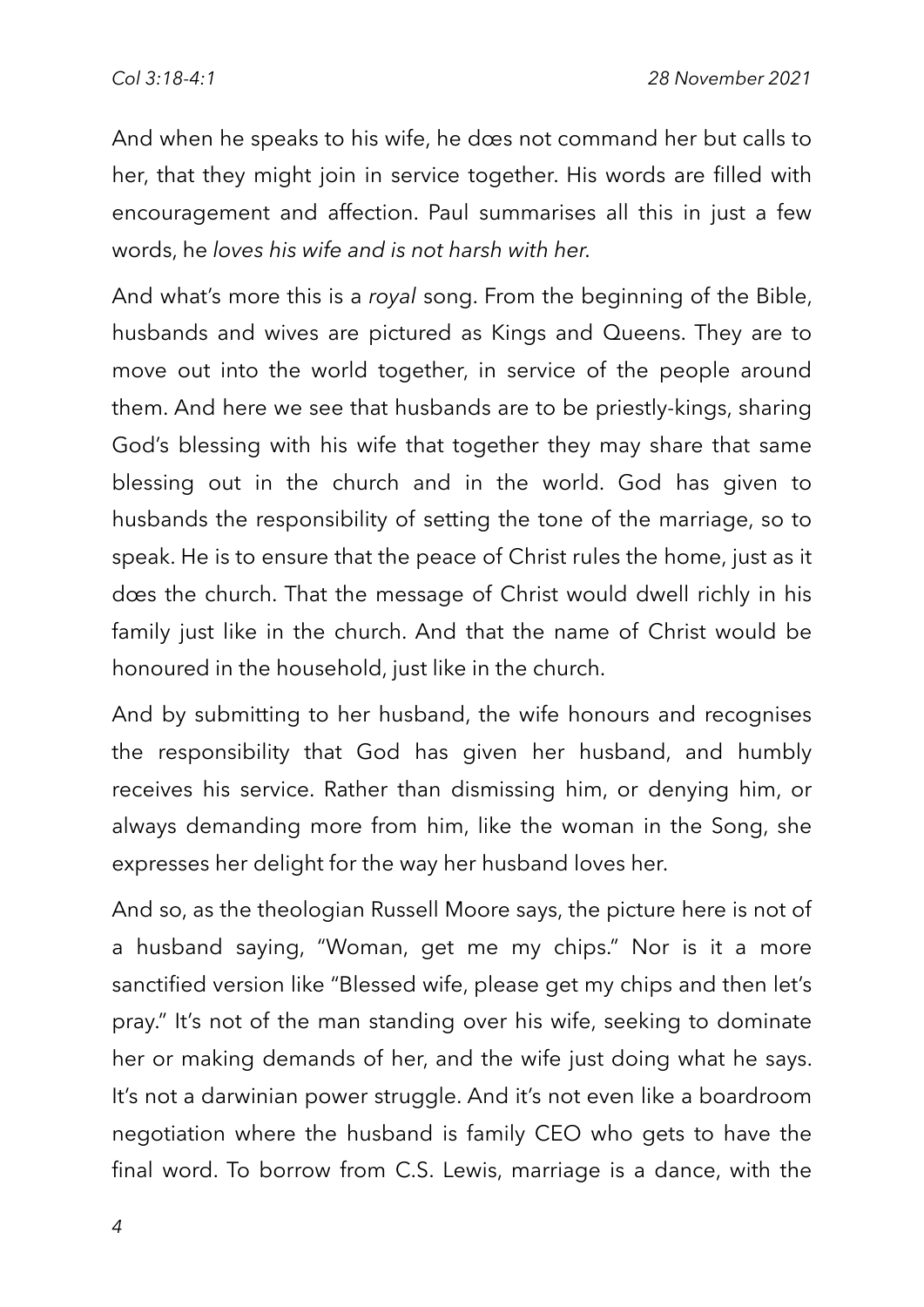husband leading gently but decisively, so that his wife would shine. It's like a head and a body moving in perfect coordination. It's a husband "crucifying his own power and privilege in order to love his wife" as Christ has loved the church. And a wife humbly receiving her husband's service, just as the church joyfully trusts in Christ.

Just a few verses earlier in Colossians we read that *Christ is all, and is in all.* More than anything else, the gospel secures the absolute equality of men and women, in the church and in the home. But the question is what will we *do* with this equality. And here in Colossians we are called away from focussing on *our rights*, and to think first of our *responsibility* to love and serve our husband or wife.

A focus on our rights leads to the finger pointing and blaming that has marred every human marriage since the first marriage fell in the garden. But here Paul presses us to see our equality as something not to be used to our own advantage, but to be used for the good of our spouse. Husbands and wives are called to give each other *far better than they deserve*, as a lived picture of God's lavish grace.

Song of Songs is a strange book to be sure, but is a beautiful picture of what Christian marriages look like. But even more than that, Christians have always read the Song as a picture of what the Christian gospel looks like. As Paul says in a similar passage in Ephesians 5, the relationship between men and women in marriage is a profound mystery. And it's a mystery that models to us the sacrificial love of Jesus and the humble faith of the church. And so the husband's service becomes an example for his wife as they move out into the world together. And the wife's submission becomes an example for her husband as they both humble themselves before the Lord together.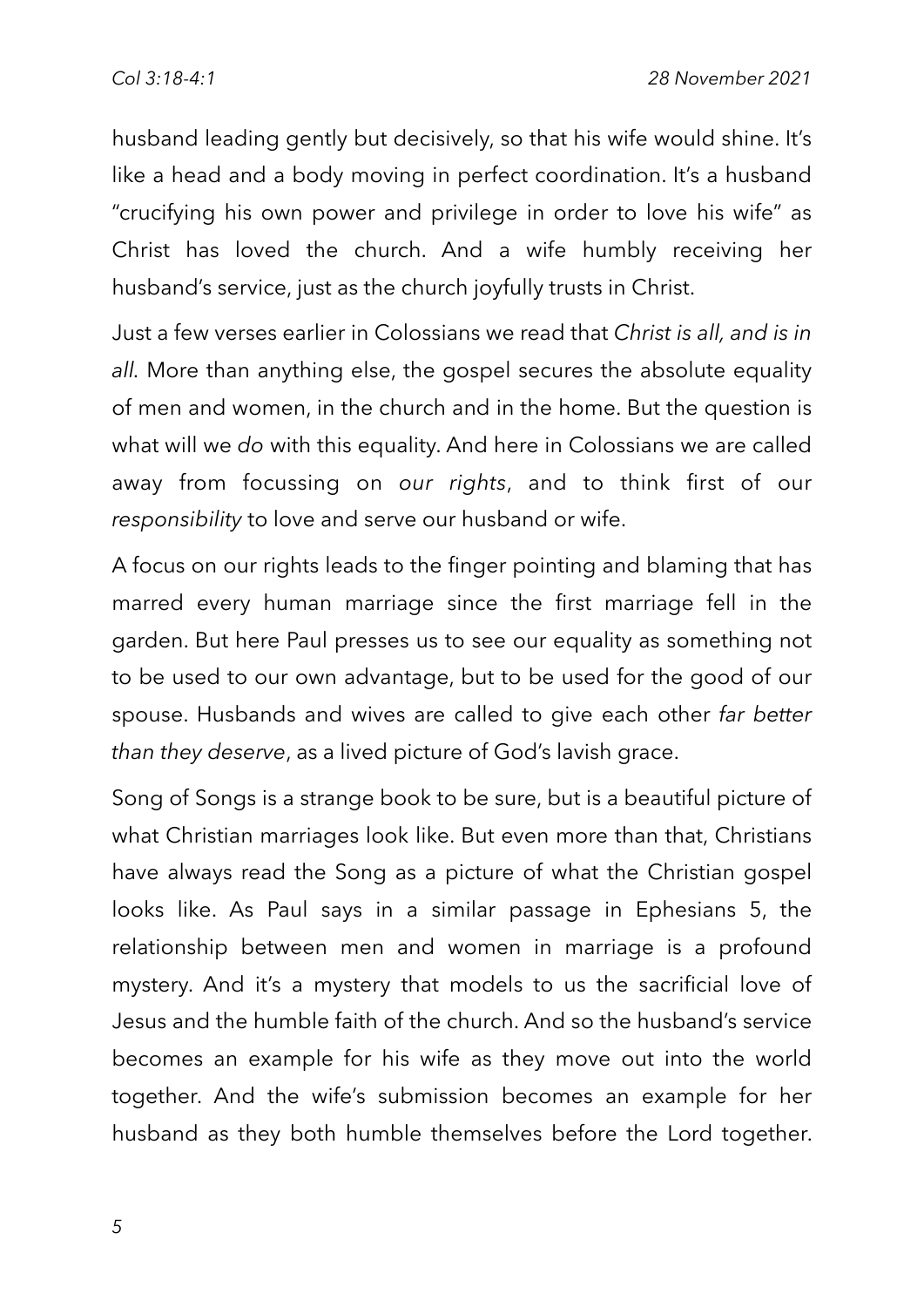And so our marriages become little songs, in which we hear The Song of Christ's love.

And so it breaks my heart that when we speak of *this* picture, it is necessary for us to address the painful reality of domestic violence. Surely one of the reasons we struggle to see beauty in this passage, is because Christians have failed to live this passage. It's not the Bible that has a lot to answer for, but the church. What sadness that there are Christian homes where there is no peace. Where the message of Christ is not a rich blessing, but is twisted into a weapon of control and abuse. Where the name of Christ is not honoured but dragged through the mud.

And so can I speak first to those who may find themselves in such a household, where there is not a joyful song but fear and intimidation, through physical, or verbal, or emotional abuse. Let me say this as clearly as I can: submission does not require you to put up with abuse. Submission does not mean you must stay in an unsafe place. Submission does not require you to protect your abuser from the consequences of their sin.

In fact, if submission is setting aside your own interests for the sake of your husband, then doing the very courageous thing of seeking help, is in itself an act of humble service. Removing yourself from harm's way, may set your husband on a path to repenting from his destructive ways. And so I have printed in the sermon outline today the details of several places where you may be able to find care and counsel. And in particular can I invite you to speak to someone at church you trust, or to Simon or Kathy or myself. We will not ignore you, we will listen to you, and as a church family we will seek to practically care for you.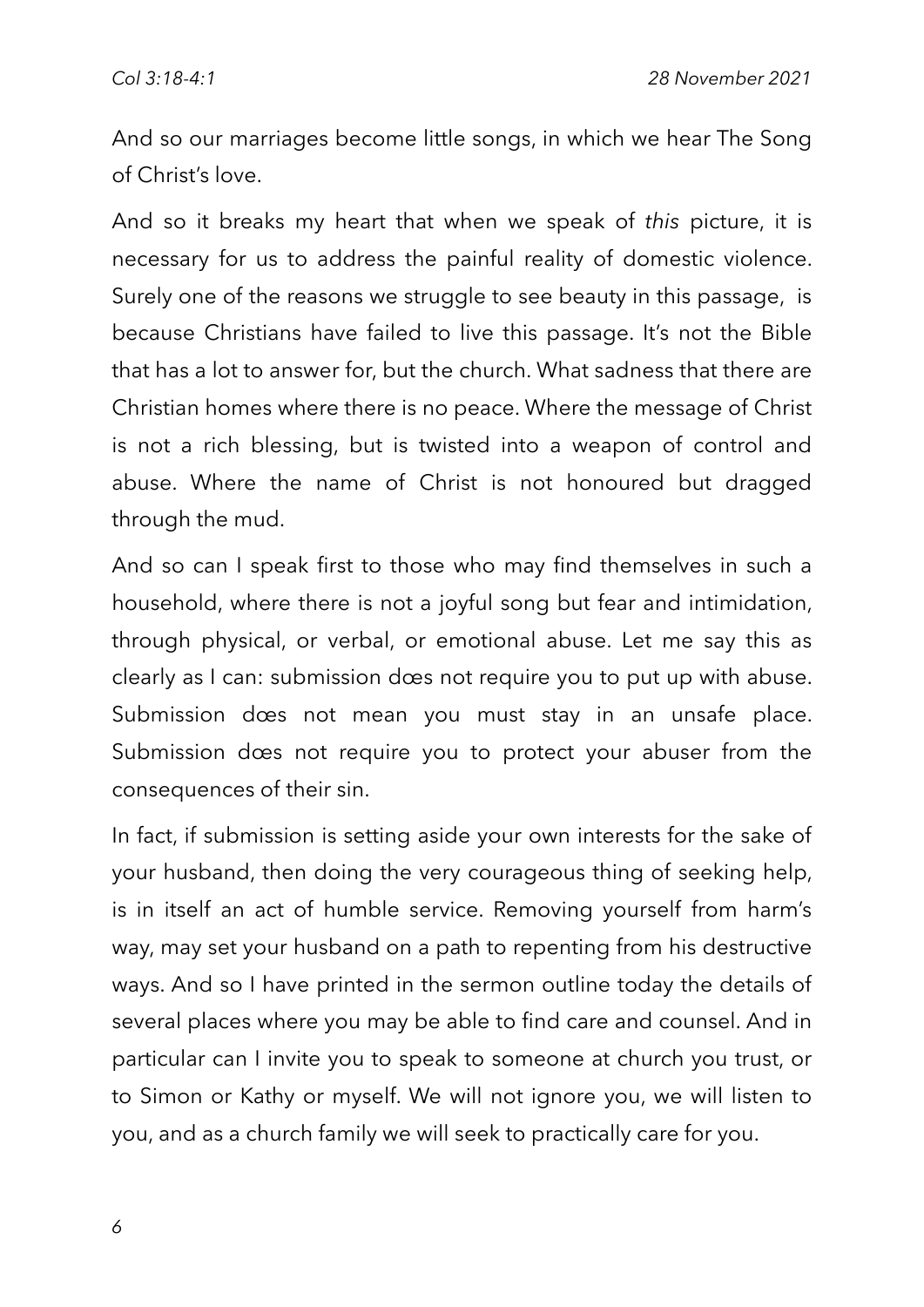Secondly, can I address any husbands who *are* using this passage as a weapon. Again, can I say this very clearly: you are not the Lord of your home, Jesus is. And to use *his* word to crush your wife is a terrible wickedness. And though you may be able to control your wife, and though you may be able to fool people like me, you will not fool him. Jesus is a King who *always* stands with the suffering, and who rises up to defend the downtrodden. Jesus is not in your corner and it will be a fearful thing for you to face his judgement. And so I urge you to repent of your sin. Give up control and collapse into the arms of Christ, that you might learn from *him* what it really means to be a man. If that is you, have the courage to come and speak to me or to Simon. We will not wink at your sin, but we will be willing walk the path of repentance with you so that you might learn to walk the way of Jesus.

And finally, can I speak to the men of our church more generally. Because I suspect that most of us don't walk in to church today as hypocritical Pharisees, but as exhausted disciples. As I look around at men in our culture I see a broad and deep malaise. Some men may express that in lashing out at those around them, but many more are passive and aloof. For every violent husband there are husbands who are disengaged and withdrawn into their own little worlds. They are selfishly satisfying their own pleasures in virtual worlds of pornography and video games, all the while neglecting their high calling to sacrificially serve those around them. Many Christian men, too, are weighed down by a sense of their own responsibility and carrying a burden of guilt for all their own failures.

Dear brothers, that is exactly the place we need to begin. For Jesus can do far more with a man who limps than with one who swaggers. And he says to us, *come to me and find rest*, *come and learn from my*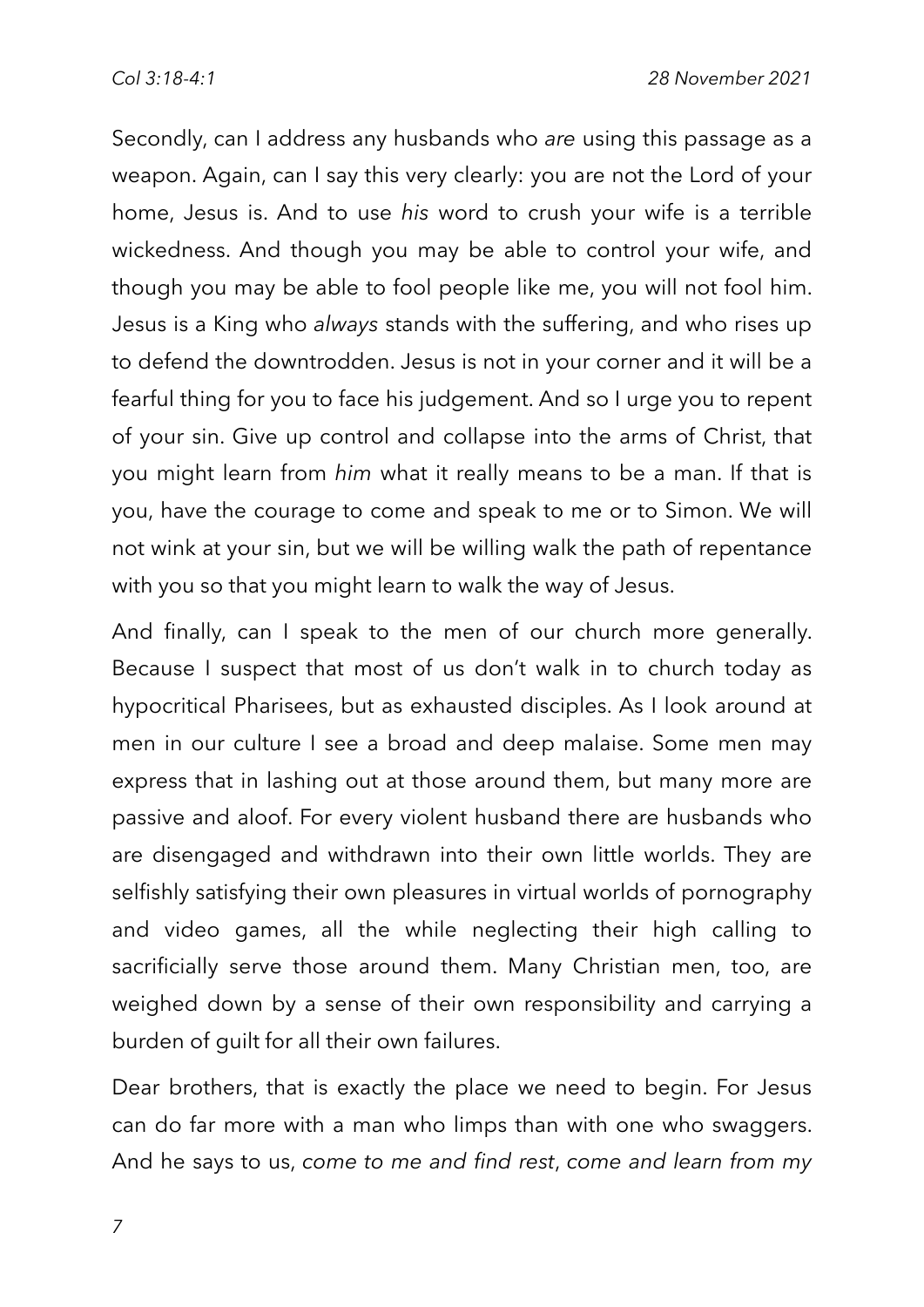*gentle and humble heart*. If we are to be the men God is calling us to be, if we are to be priestly kings who cause our wives and families to sing, then we will be men who live life on our knees. We will get down on our knees before God in humble faith, asking him to give us the strength we need. And then we will live on our knees in unceasing service of our families. I have been praying this week that our church would be filled with such men, men who are free from the need to be in control, men who know Jesus as their loving Lord, and men who are known as those who pour themselves out in passionate, loving service of their wives. May it be so among us. All for the honour of Christ.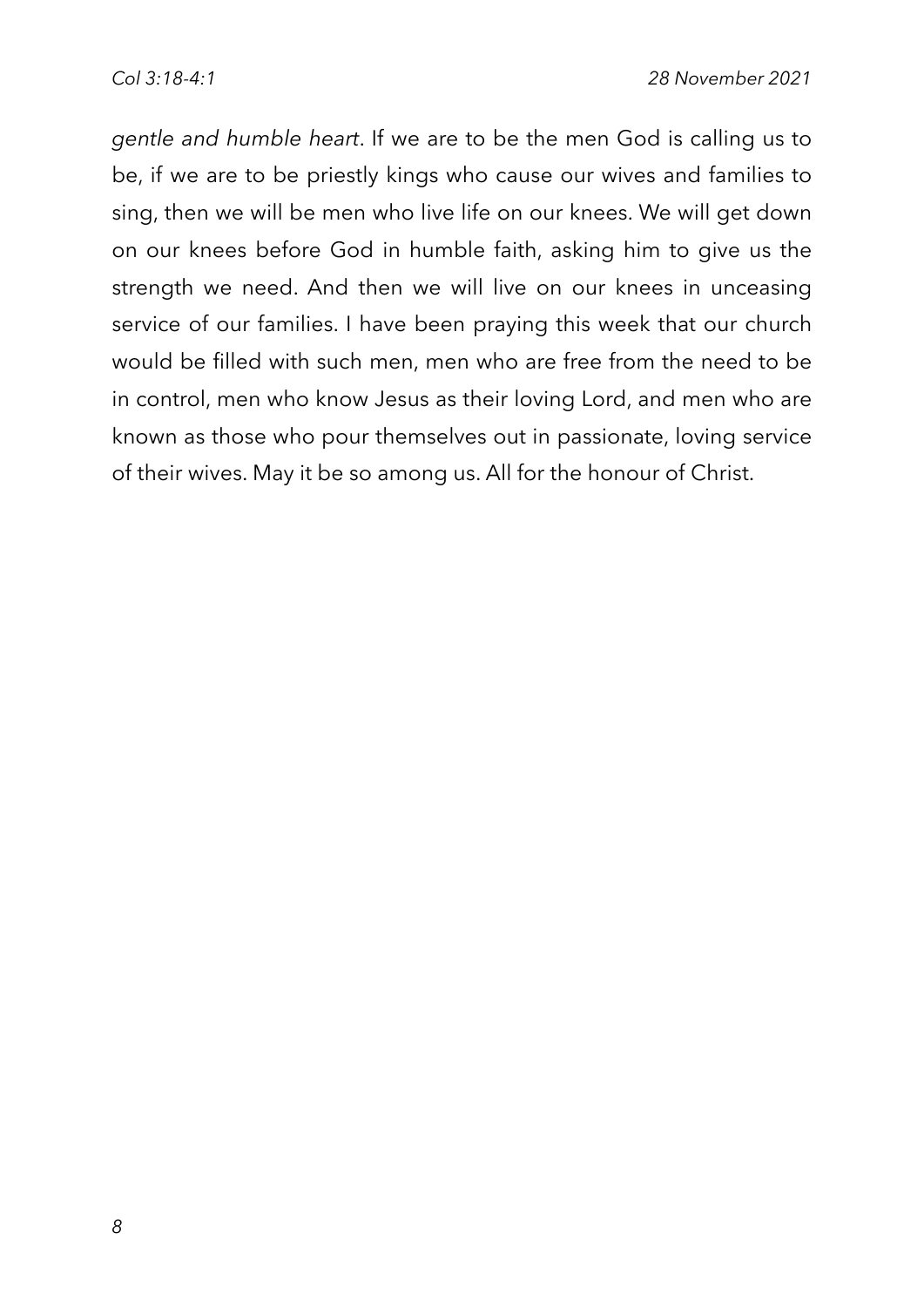## **A Picture of Children and Parents**

And we pray the same thing for relationships between children and their parents, don't we? Consider again Paul's words in Colossians:

To children he says:

*Children, obey your parents in everything, for this pleases the Lord.*

To parents, and specifically Fathers, he says:

Fathers, do not embitter your children, or they will become *discouraged.*

And again, if we look to the wisdom of the Scriptures we're given another life-giving picture of what this means. This time from the book of Proverbs, another *royal book*, as the King passes on instruction to his Son.

We read in Proverbs 2:

*<sup>1</sup> My son, if you accept my words and store up my commands within you, <sup>2</sup> turning your ear to wisdom and applying your heart to understanding— <sup>3</sup> indeed, if you call out for insight and cry aloud for understanding, <sup>4</sup> and if you look for it as for silver and search for it as for hidden treasure, <sup>5</sup> then you will understand the fear of the LORD and find the knowledge of God. <sup>6</sup> For the LORD gives wisdom; from his mouth come knowledge and understanding. <sup>7</sup> He holds success in store for the upright,*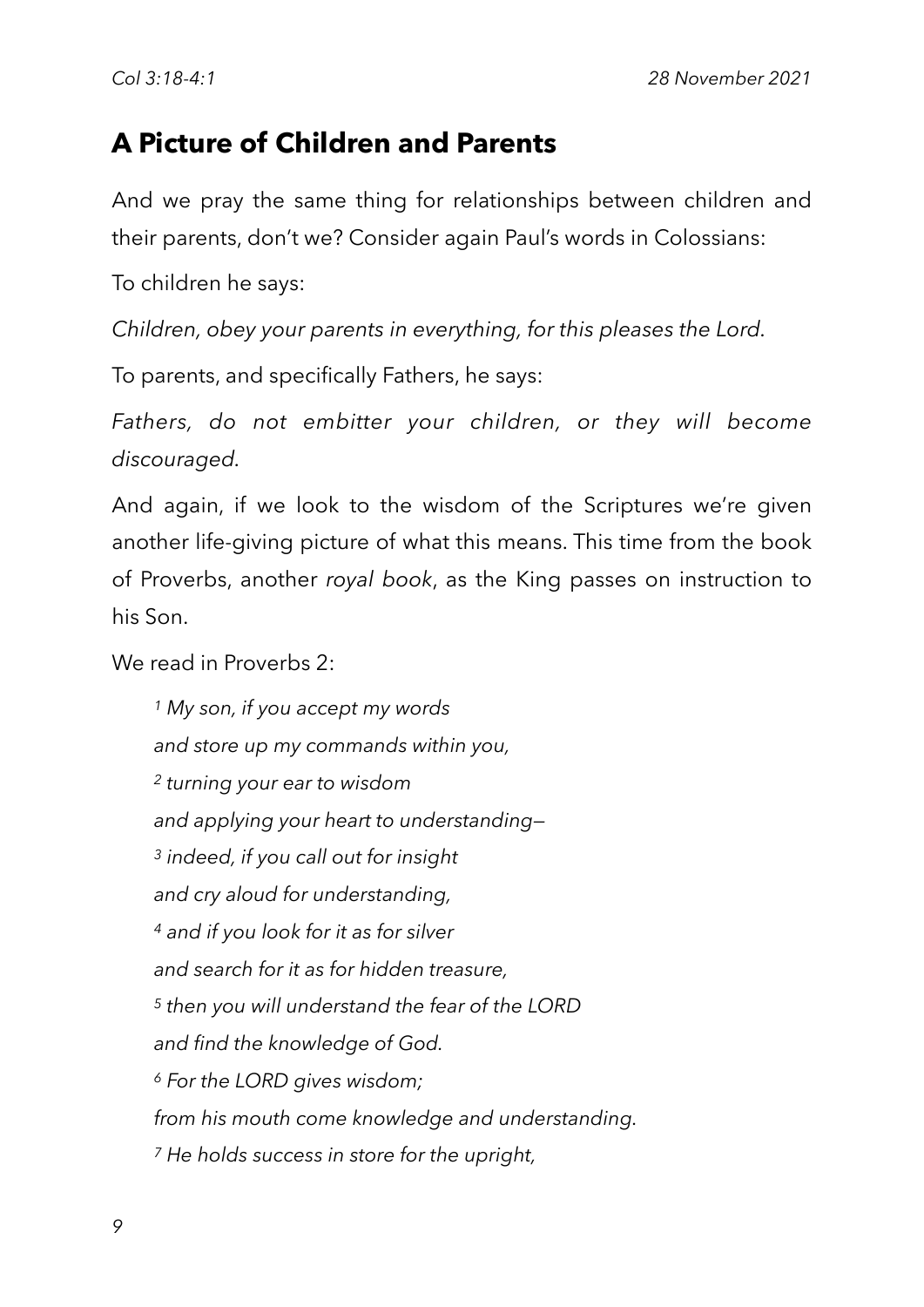*he is a shield to those whose walk is blameless, <sup>8</sup> for he guards the course of the just and protects the way of his faithful ones. <sup>9</sup> Then you will understand what is right and just and fair—every good path. <sup>10</sup> For wisdom will enter your heart, and knowledge will be pleasant to your soul.*

I love this picture. The idea here is that the world is a challenging and often confusing place. And to flourish in the world a child needs guidance and direction. And in my mind's eye I see a parent getting down onto the level of their son or daughter, pointing out to them the dangers and the delights of this world. Steering them away from wickedness and guiding them towards righteousness. Not just giving them rules to follow, but helping them to grow in the wisdom they need to think and act rightly in the world.

And most wonderfully, the Proverbial parent points beyond themself to the instruction of the Lord. Godly Fathers don't bear down upon their kids, but they get down with them, that together they would call out to God for insight and cry aloud for understanding.

And so yes, there will be frustrating, or even infuriating!, moments when parents have to get their kids to do hard but good things, or when they remove desirable but damaging things. But the overall tone of such a family is not embittering, but pleasant to the soul. There is not discouragement, but a filling up with courage so that boys and girls would grow to be royal children of God, faithfully serving him in the world.

Once again, however, our lives often feel like a cracked mirror, rather than a pure reflection of this picture.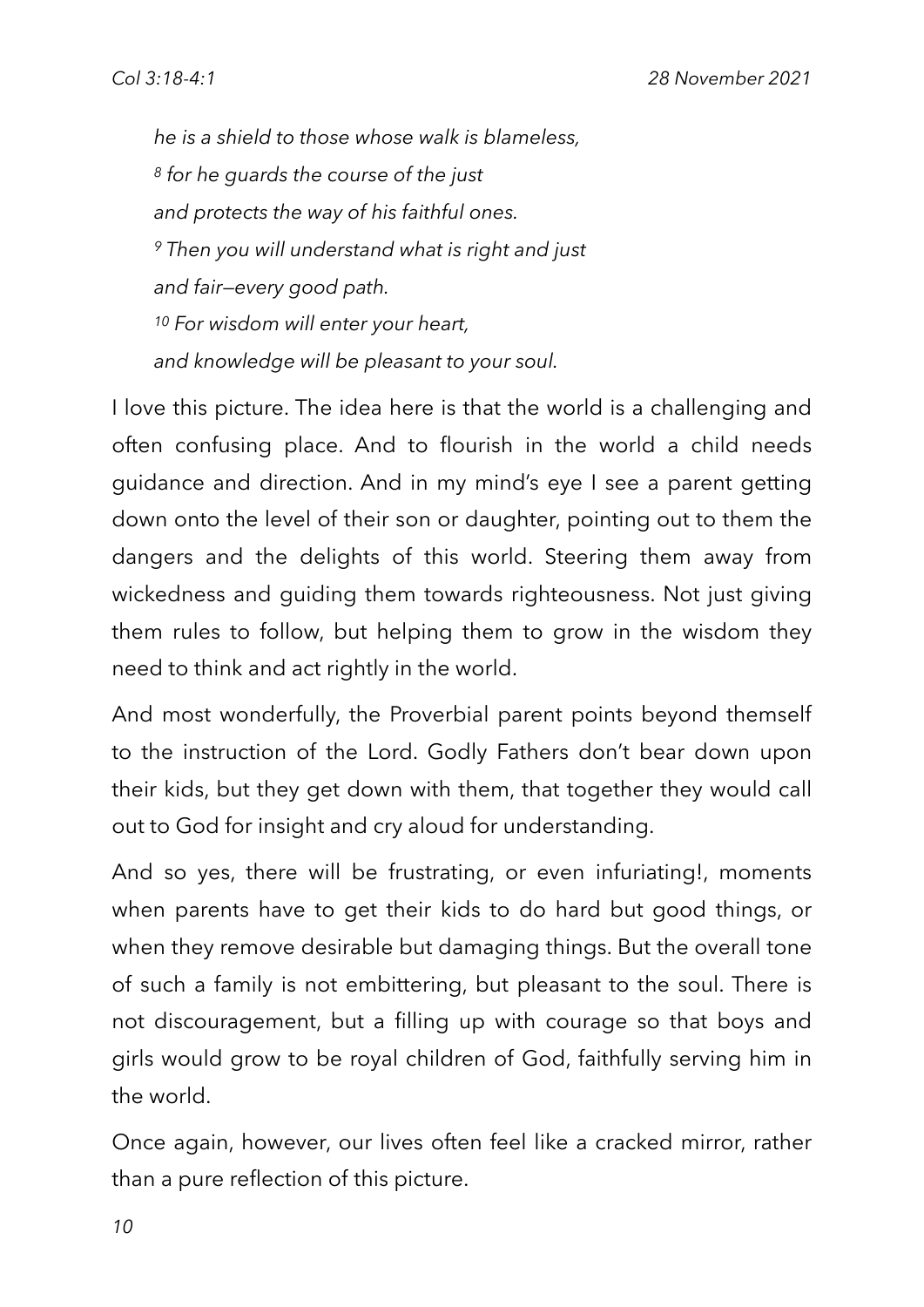There is a reason why the absent or overbearing Father is such a common cultural image. There are kids who live without a Father, or single mothers seeking to do this work entirely on their own. There are children who go out in the world completely drained of strength, as they are worn down in their homes. And no doubt there are parents filled with guilt at their own failures. It's fair to say that in our families we need a lot of grace.

And there is grace to be found. There's grace to be found in the fact that the Bible takes family language and applies it to the church. In fact, even these instructions are literally embedded within instructions to the whole church. In God's kindness we can find brothers and sisters to walk with us and help us in loving our families. We can find spiritual mothers and fathers who can step into a void and offer the sweetness and strength that comes in the gospel. And together we can weep and mourn for our own failures, crying out together for God's help and calling out for his grace.

For once again our imperfect families are signposts to the divine family of God. In God we find a perfect Heavenly Father. We find the rod and staff of his discipline to be a sweet comfort as we walk through the valley. He's the Father who got down on our level in the sending of his Son. And he's the Father who gives us his Spirit, filling us with courage, so we can live faithfully as his adopted sons and daughters. For in the end, we are all but little children before the Lord, learning obedience and growing into the mature image of Jesus, our older brother.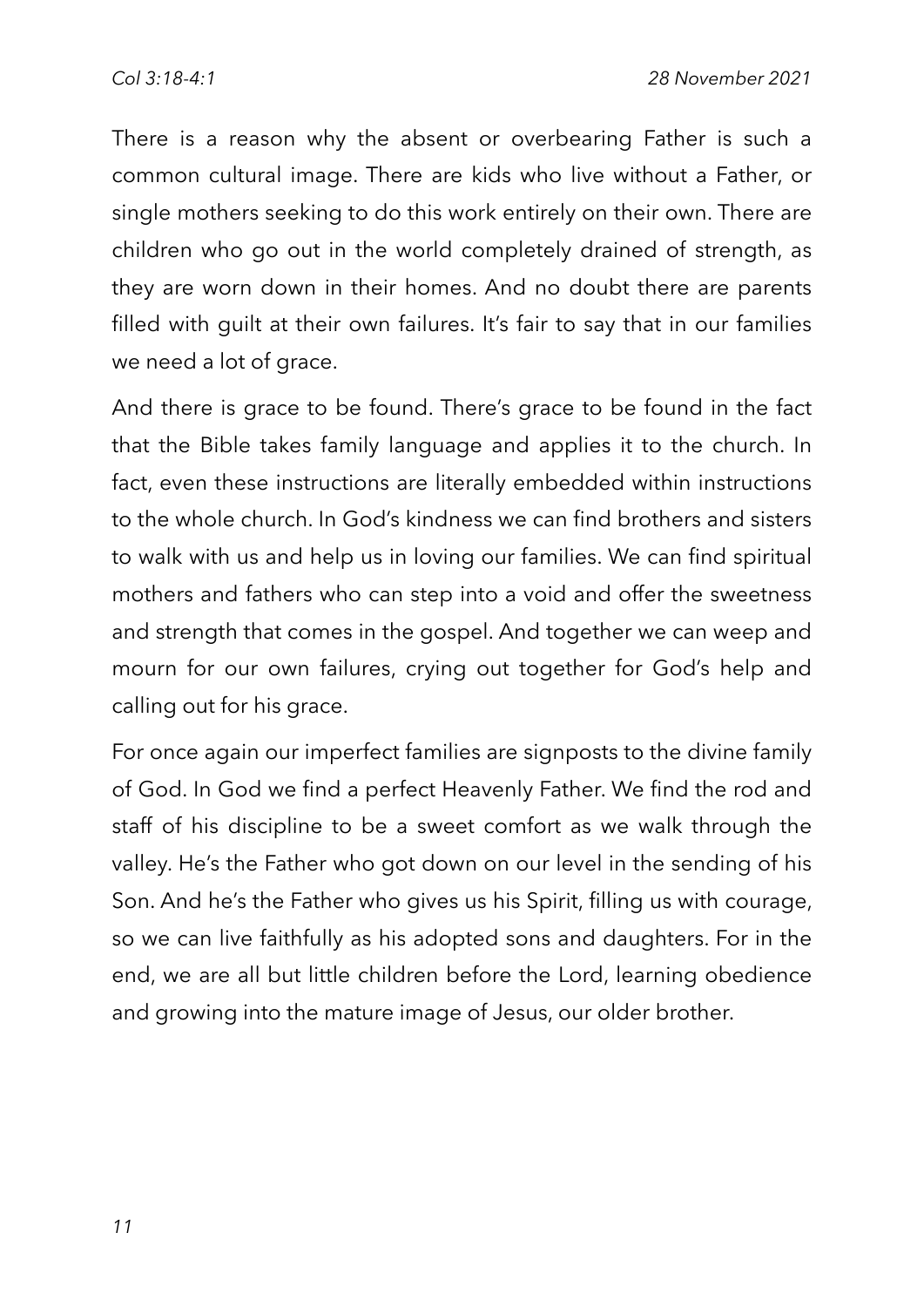### **A Picture of Slaves and Masters**

Which leads us to the final picture of slaves and masters. And here we move from the Wisdom of the Scriptures, to the example of Jesus. For Jesus is our older brother, but he is also our Master. And counterintuitively he is also our Servant.

And so as we picture again Jesus washing his disciples' feet, stooping down to do the work of a slave, it helps us to understand why we today can only picture slavery as something evil and absurd.

For in those few verses from John 13, Jesus says that the disciples are right to call him their Lord. But in his actions he shows them that following him, means serving like him. And so Christian masters are called to become servants, even of their slaves. In the Roman world, a master could do pretty much as they pleased to their slaves. But not Christian masters. Paul says in Colossians 4:1,

*Masters, provide your slaves with what is right and fair, because you know that you also have a Master in heaven.*

But not only that, Christian slaves become the brothers and sisters to their masters. In Christ, they too are promised a heavenly inheritance from God. There is no slave or free in Christ remember! Later in Colossians we're told about a man called Onesimus who was actually a runaway slave: and Paul refers to him as *our faithful and dear brother, who is one of you*.

As Martin Luther said centuries later. Every Christian is a completely free Lord of all! And every Christian is a humble slave, called to serve the Lord, and all the people around them. And so Paul's words are like a depth charge placed under the institution of slavery that mean the whole thing will eventually collapse into absurdity.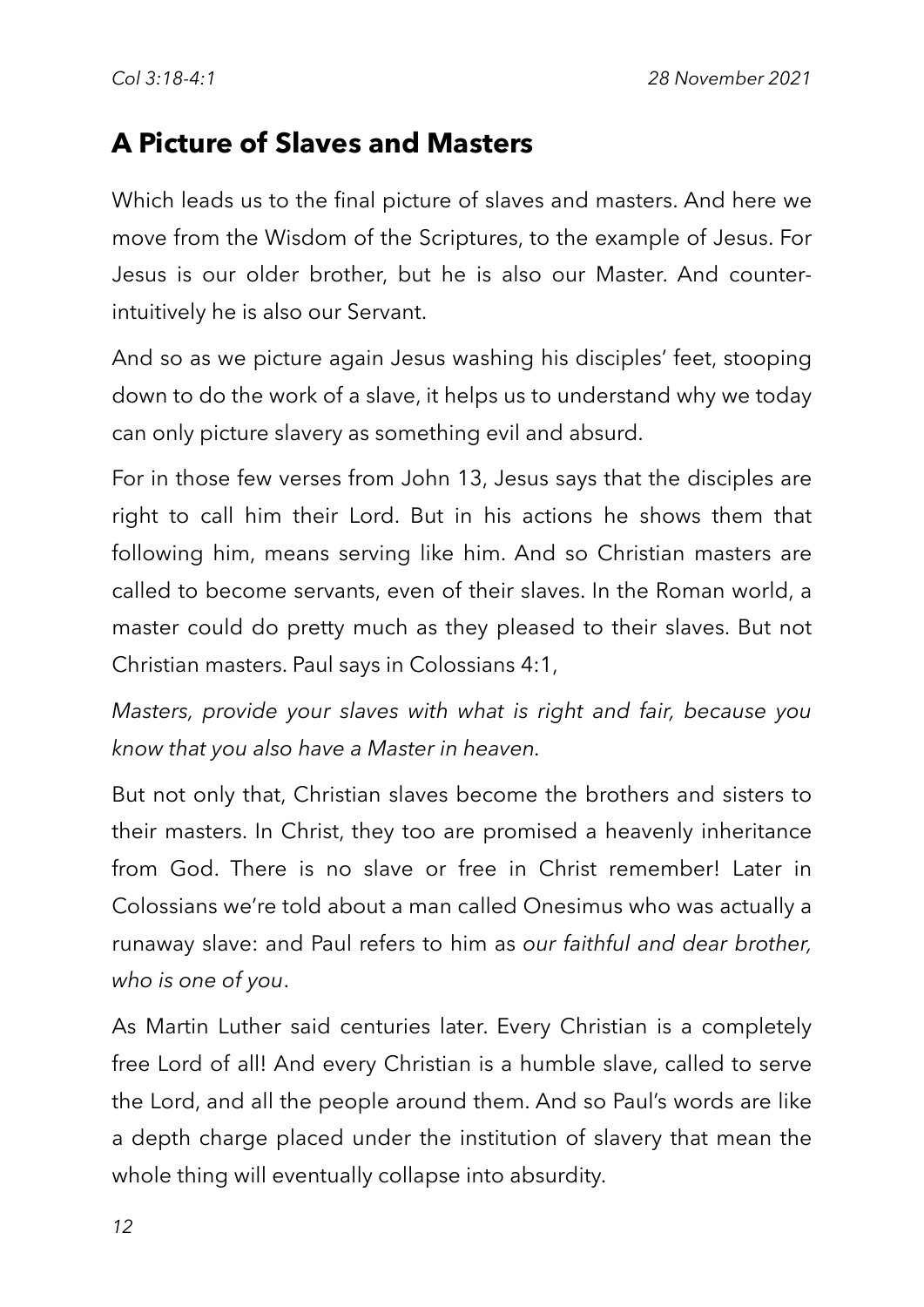As Rebecca McLaughlin writes in answer to the question of whether the Bible condones slavery,

*[Passages like this argue] against slavery … by cutting the legs out from under it. Jesus inhabited the slave role. Paul calls himself a slave of Christ, loves a runaway slave as his very heart [see Philemon], and insists that slave and free are equal in Christ.*  With no room for superiority, exploitation, or cœrcion, but rather *brotherhood and shared identity, the NT created a tectonic tension that would ultimately erupt in the abolition of slavery.* 

And this is a helpful place for us to finish because it takes us to the very heart of this passage. The transformative power of Paul's words here lie in the fact that he removes *powerful men from the throne,* and he places Jesus there instead. Do you notice wives are to submit themselves *as is fitting in the Lord*. Children and slaves are to obey and to serve *in the Lord*. Paul is painting a picture of a household where Jesus is Lord.

And as we've seen, Jesus is a Lord with a gentle and lowly heart. He is a master who lives to serve and to save. Jesus is a King who does not rule with an iron fist, but with pierced hands and feet. He is the cosmic Christ who holds everything together not with raw power, but by his blood shed on the cross.

And so if Jesus is to be the Lord of our homes, what they really ought to look like is a cross. In all of this, God's ultimate goal is not to make us "real men" or "real women", or to uphold "family values". Rather he is driving us away from ourselves and toward one another, and toward the cross. We are people who have been purchased through the cross, who are propelled forward by the cross, and so our families ought to be pictures of the cross.